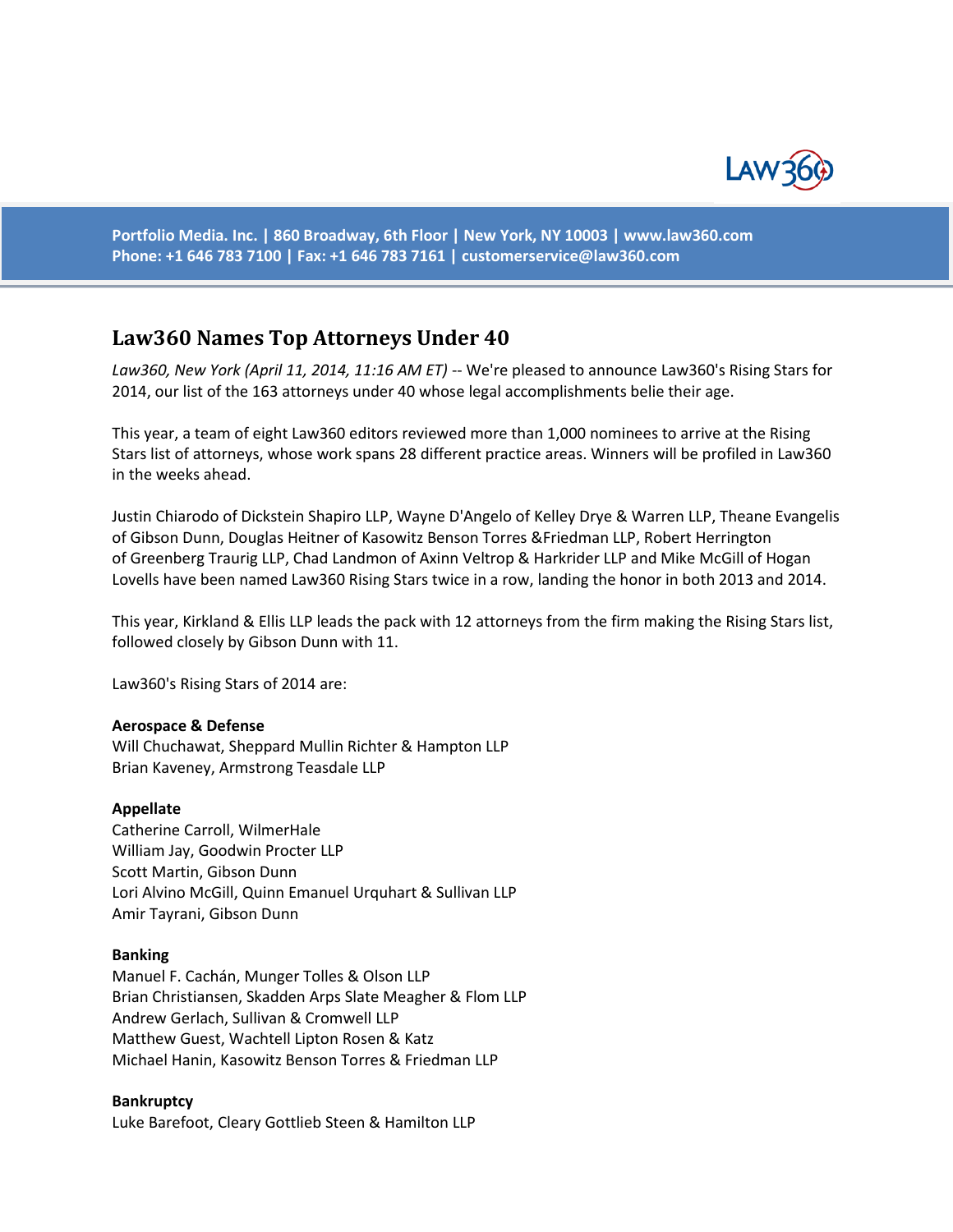Ryan Bennett, Kirkland & Ellis LLP Jessica Boelter, Sidley Austin LLP Joshua Brody, Kramer Levin Naftalis & Frankel LLP Jeffrey Gleit, Kasowitz Benson Torres & Friedman LLP Emil Kleinhaus, Wachtell Lipton Rosen & Katz Damian Schaible, Davis Polk & Wardwell LLP Jeffrey Snyder, Bilzin Sumberg Baena Price & Axelrod LLP

## **Class Action**

Anthony Eliseuson, Dentons Theane Evangelis, Gibson Dunn Sathya Gosselin, Hausfeld LLP Robert Herrington, Greenberg Traurig LLP Kathleen Lally, Latham & Watkins LLP Julian Poon, Gibson Dunn John Rizio-Hamilton, Bernstein Litowitz Berger & Grossmann LLP

# **Competition**

Ian Conner, Kirkland & Ellis LLP David Cross, Crowell & Moring LLP Adam Di Vincenzo, Gibson Dunn Brendan Fee, Morgan Lewis & Bockius LLP Sarah Jordan, Kirkland & Ellis LLP

# **Consumer Protection**

Roger Heller, Lieff Cabraser Heimann & Bernstein LLP Gregory Korman, Katten Muchin Rosenman LLP Carlos Lazatin, O'Melveny & Myers LLP

### **Employment**

Jesse Cripps, Gibson Dunn Daniel Hutchinson, Lieff Cabraser Heimann & Bernstein LLP Adam Lupion, Proskauer Rose LLP Barry Miller, Seyfarth Shaw LLP Michael Weil, Orrick Herrington & Sutcliffe LLP Michelle Yau, Cohen Milstein Sellers & Toll PLLC

### **Energy**

Andrew Calder, Simpson Thacher & Bartlett LLP Michael De Voe Piazza, Bracewell & Giuliani LLP Jeff Dobbs, Mayer Brown LLP Sophie Lamb, Debevoise & Plimpton LLP Sameer V. Mohan, BakerHostetler Eric R. Pogue, Hunton & Williams LLP Kaam Sahely, Vinson & Elkins LLP Justin T. Stolte, Latham & Watkins LLP

# **Environmental**

Chris Baird, Perkins Coie LLP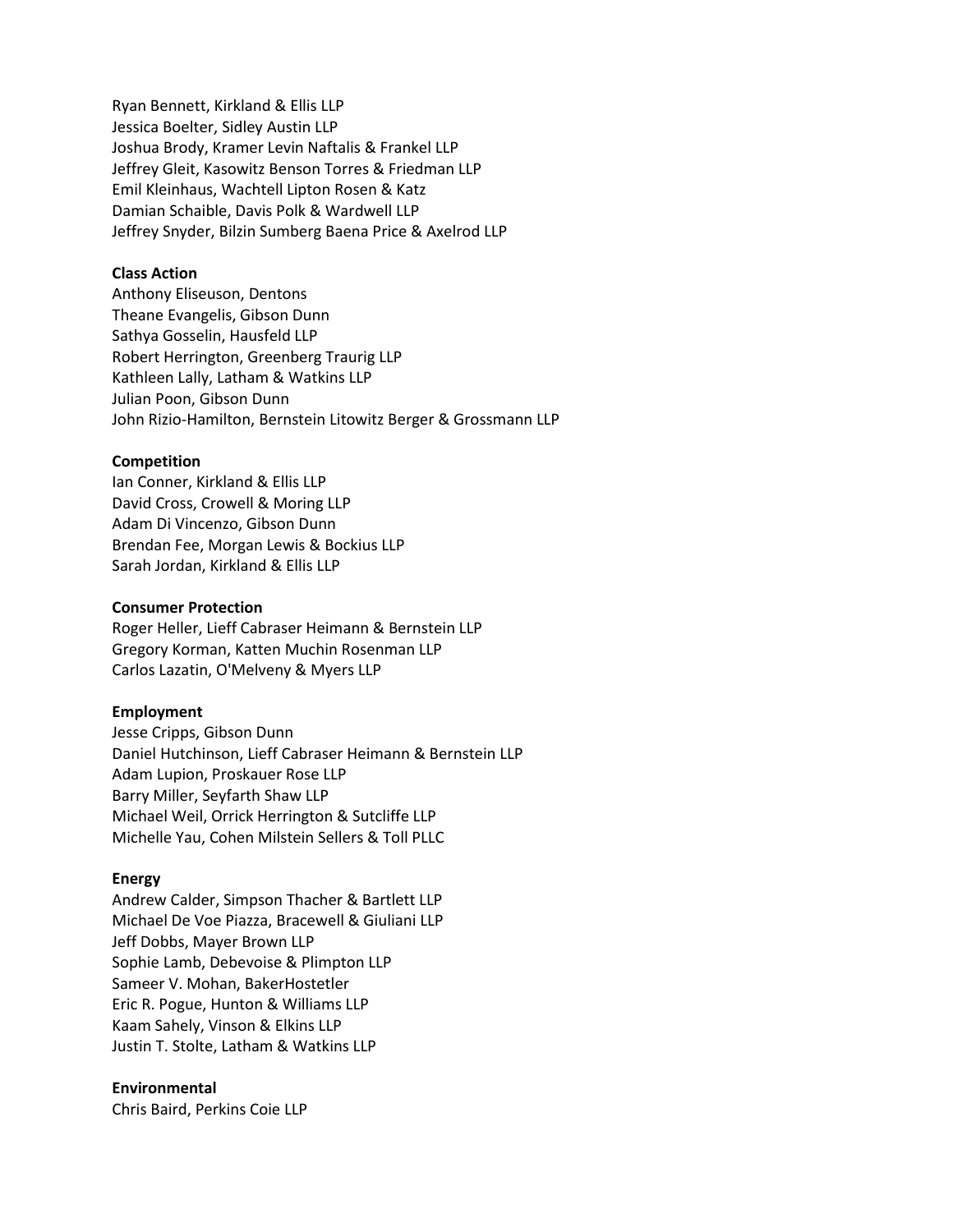Wayne D'Angelo, Kelley Drye & Warren LLP J. Parker Miller, Beasley Allen William Tarantino, Morrison & Foerster LLP Jeffrey Zeiger, Kirkland & Ellis LLP

### **Government Contracts**

John Chesley, Gibson Dunn Justin Chiarodo, Dickstein Shapiro LLP C. Peter Dungan, Hogan Lovells Mike McGill, Hogan Lovells Grant Willis, Jones Day

### **Health**

Roger Cohen, Proskauer Rose LLP Aytan Dahukey, Sheppard Mullin Richter & Hampton LLP Alexis Gilroy, Jones Day Thomas Hawk, King & Spalding LLP Josh Kaye, DLA Piper

#### **Hospitality**

Samantha Ahuja, Greenberg Traurig LLP Lindsay Harrison, Jenner & Block LLP Christopher Lee, Dentons Daniel Marinberg, Greenberg Traurig LLP

#### **Insurance**

Marc Halpern, Abelson Herron Halpern LLP Justin Kattan, Dentons Marie Williams, Faegre Baker Daniels Jared Zola, Dickstein Shapiro LLP

#### **Intellectual Property**

Melissa Baily, Quinn Emanuel Urquhart & Sullivan LLP Louis Tompros, WilmerHale Chad Landmon, Axinn Veltrop & Harkrider LLP F. Christopher Mizzo, Kirkland & Ellis LLP John Neukom, Quinn Emanuel Urquhart & Sullivan LLP Brian Rosenthal, Mayer Brown LLP Matthew Satchwell, DLA Piper Joseph Wetzel, King & Spalding LLP Brendan Woodard, White & Case LLP Megan Sunkel Woodworth, Dickstein Shapiro LLP

### **International Trade**

Christian Chu, Fish & Richardson PC Erin Gibson, DLA Piper Patrick McLain, WilmerHale Eric Solovy, Sidley Austin LLP Naboth van den Broek, WilmerHale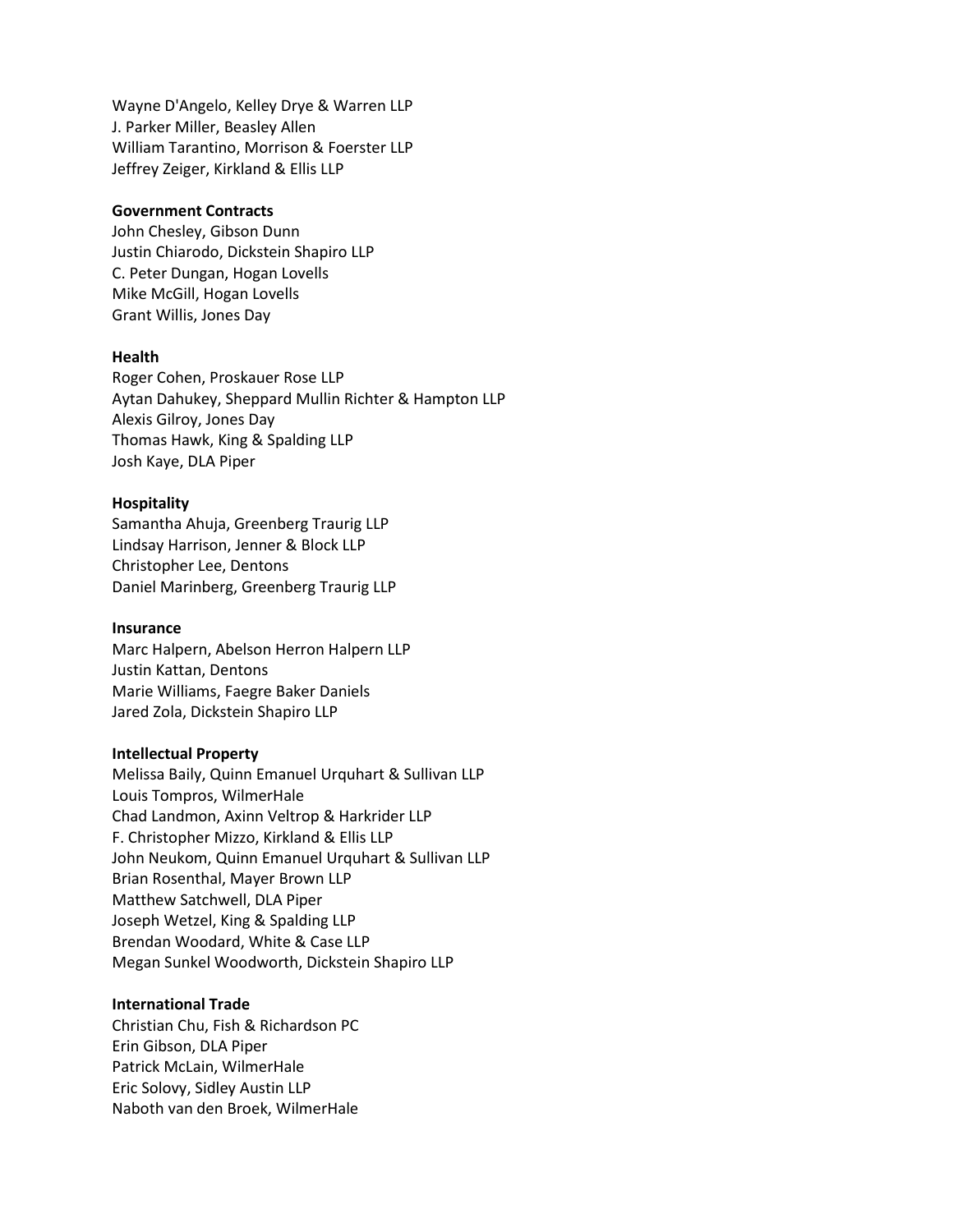## **Life Sciences**

Sarah Ernst, Alston & Bird LLP Colleen Heisey, Jones Day Lesley Reynolds, Norton Rose Fulbright Mike Shumsky, Kirkland & Ellis LLP

# **Media & Entertainment**

Nancy Bruington, O'Melveny & Myers LLP Joseph Hanna, Goldberg Segalla Gina Reif Ilardi, Sheppard Mullin Richter & Hampton LLP Katie Townsend, Gibson Dunn Renee Wilm, Baker Botts LLP

# **Mergers & Acquisitions**

William Chudd, Davis Polk & Wardwell LLP Laura Delanoy, Willkie Farr & Gallagher LLP Michael Diz, Debevoise & Plimpton LLP Bradley Faris, Latham & Watkins LLP David Feirstein, Kirkland & Ellis LLP Daniel Ganitsky, Proskauer Rose LLP Matthew Gilroy, Weil Gotshal & Manges LLP Jeremy Kutner, Shearman & Sterling LLP Justin Hamill, Paul Weiss Rifkind Wharton & Garrison LLP Krishna Veeraraghavan, Sullivan & Cromwell LLP

# **Privacy**

Brian Finch, Dickstein Shapiro LLP Tyler Newby, Fenwick & West LLP James Slater, BakerHostetler

# **Private Equity**

Christian Atwood, Choate Hall & Stewart LLP Erica Berthou, Debevoise & Plimpton LLP Leo Greenberg, Kirkland & Ellis LLP Robert Langdon, Willkie Farr & Gallagher LLP Amy Shapiro, Cleary Gottlieb Steen & Hamilton LLP Jason Silvera, Latham & Watkins LLP Kathryn King Sudol, Simpson Thacher & Bartlett LLP

# **Product Liability**

Christopher Campbell, DLA Piper Shayna Cook, Goldman Ismail Tomaselli Brennan & Baum LLP Phyllis Jones, Covington & Burling LLP R. Clifton Merrell, Greenberg Traurig LLP Perlette Michele Jura, Gibson Dunn Dustin Rawlin, Tucker Ellis LLP

# **Project Finance**

Robin Bayley, Shearman & Sterling LLP